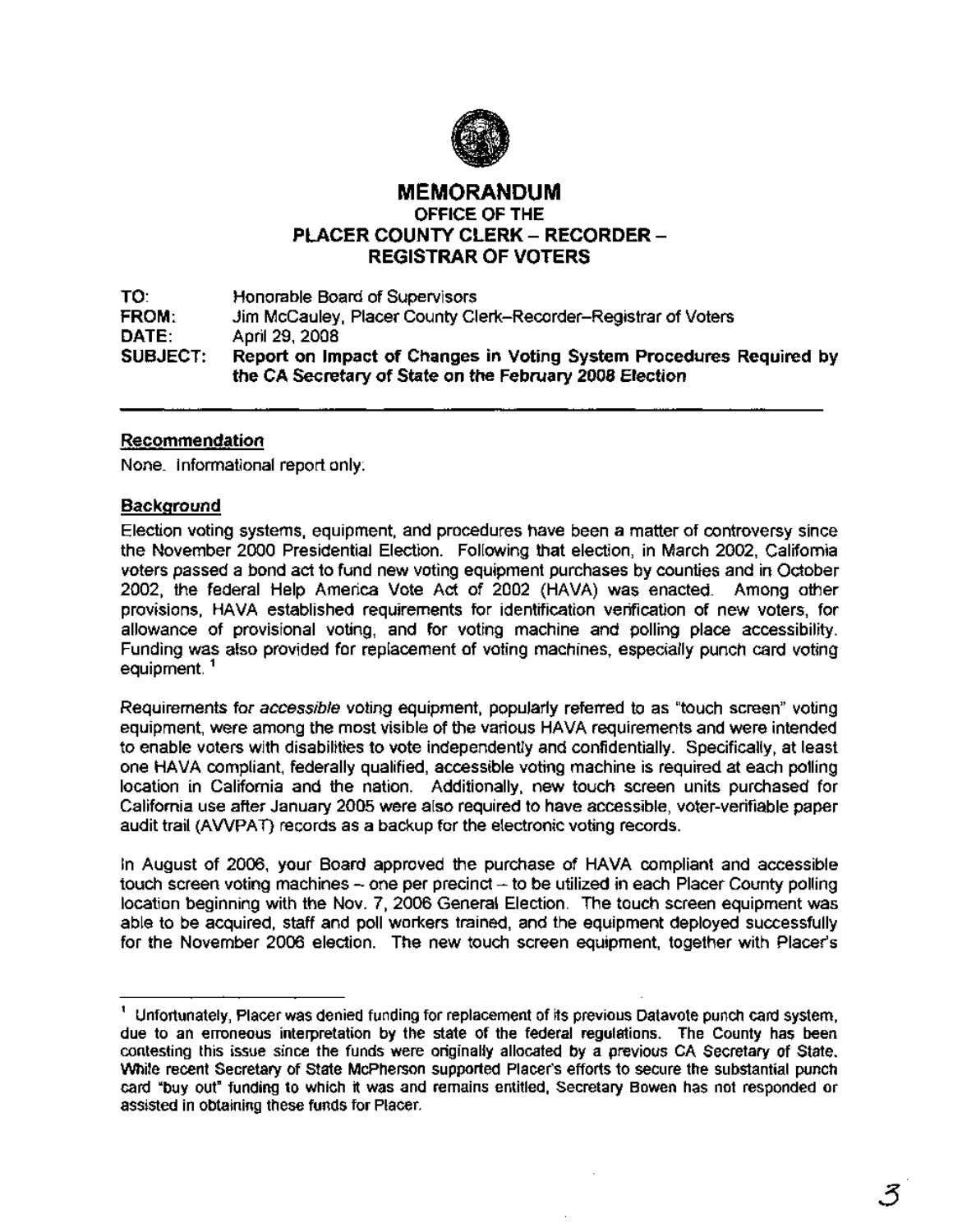existing optical scan equipment, was also used in special elections held since November 2006 and in the recent February Presidential Primary election.

On March 22,2007, newly elected California Secretary of State Debra Bowen initiated a "topto-bottom review" of the voting machines certified for use in California in accordance with the authority set forth in Sect. 19222 of the CA Elections Code. The review was ultimately limited to optical scan and electronic "touch screen" voting equipment manufactured by Diebold Election Systems, Inc. (now Premier Election Solutions), Hart Intercivic, and Sequoia Voting Systems. The review included examination of documentation and previous testing reports, source code review, "red-team" penetration testing and accessibility assessments. The Secretary of State contracted with the University of California for the review teams as described in the May 9, 2007 Top-To-Bottom Review Summary.

On August 3,2007, ostensibly based on the results of the "top-to-bottom review", Secretary of State Bowen decertified the optical scan and touch screen voting systems and equipment manufactured by the companies listed above for use by California counties. The Secretary then imposed numerous, new conditional recertification restrictions and requirements for continued use of the voting systems and equipment in the 2008 elections. The balance of this memo assesses the impacts of the new restrictions and requirements.

### **Impacts**

For those estimated 21 California counties that were using touch screen equipment as their primary poll voting equipment (which was not the case in Placer County), the new requirements were particularly hard-hitting, since the conditional recertification requirements limited use of touch screen equipment to only one unit per poll location and required 100% manual recounts of all touch screen results. This effectively rendered redundant the vast majority of the expensive touch screen units in those counties, and almost certainly will require the counties to purchase or lease new optical scan equipment to replace the vetoed touch screen units, at considerable new expense to the taxpayers. It will also greatly increase ballot printing costs in those counties.

For counties (such as Placer) who had adopted optical scan voting equipment as their primary voting system at the polls, the Secretary edicts still had significant impact. Arguably, foremost among these was the prohibition against modem transmission  $<sup>2</sup>$  of optical scan vote counts on</sup> election night after the closing of the polls. For the February election, this prohibition forced Placer to bring in the optical scan precinct voting equipment to the central vote counting location on election night before results could be uploaded and information provided to the waiting public and the media. In effect, this change eliminated the benefits previously achieved through modem data transmission technology and thereby delayed election night vote results for the February election, particularly for the mid-sized to larger California counties. Like Placer, many counties probably also required additional staffing at their main election facilities to check in voting equipment and verify security seals before removing memory cards for election night vote counting.

For Placer County, other impacts of the recertification requirements - that had to be implemented in the relatively short period between the Secretary of State's August 2007 issuance and the February 2008 Presidential Primary - included: reinstallation of firmware and applications on the County's central count computer servers and on every piece of voting equipment (about 550 separate machines), additional security seal tracking and chain-of-

Wireless and modem transmission for touch screen voting results were already prohibited by earlier State law.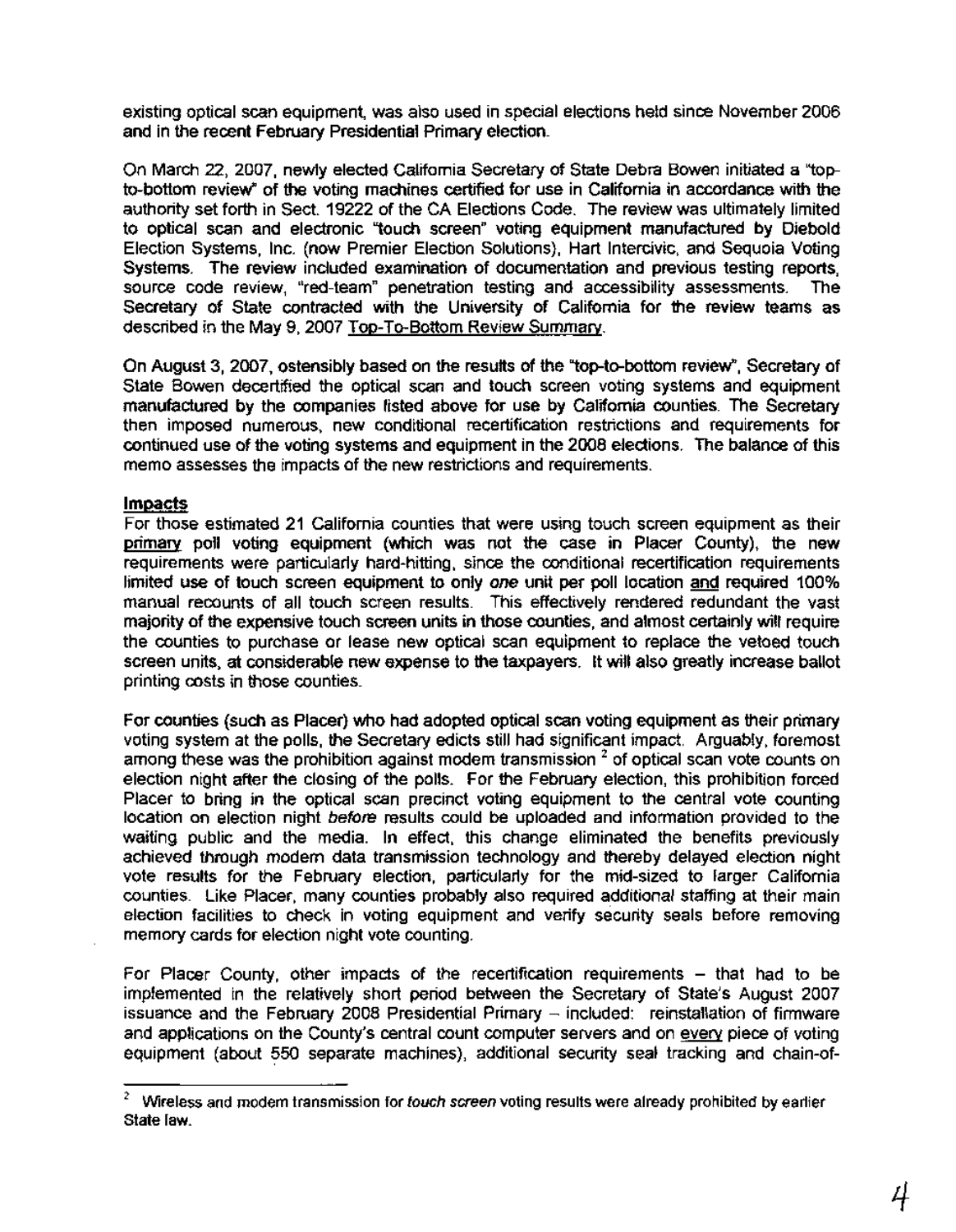custody signature requirements on voting equipment, new security bags for all of the optical scan voting equipment, additional security cameras for surveillance of the County election warehouses, additional manual checks of optical scan vote results and potentially, expansion of the required 1% manual tally during the canvass period, and review of and changes to many poll worker procedures and resultant additional training. The costs for the new security bags for the optical scan precinct units and the additional security cameras alone were just over \$64,000, although our office also believes that both of these latter purchases did enhance election security.

Additionally, election labor costs rose from \$236,646 for the June 2006 Presidential and State-Local Primary Election to \$361,664 for the February Presidential-only Primary Election, a nearly 53% increase in costs, which is well above the 15% budgeted <sup>3</sup> for salary and benefit increases during the period and the 4% increase in the number of registered voters over the same period. We estimate that these requirements-related labor cost increases totaled just under \$79,000 in the February Election and are allocable about equally between the new tasks needed for implementing touch screen voting equipment, which began with the November 2006 election, and for implementing the Secretary of State's August 2007 voting systems directives. .

#### Summary

In August of 2007, the Secretary of State imposed additional restrictions and requirements on use of both optical scan and touch screen voting equipment for elections in California. These restrictions and requirements increased the time required for reporting results on election night for the February Presidential Primary Election. For that election, the County also incurred additional labor costs estimated at approximately \$39,000 to implement the new restrictions and requirements and just over \$64,000 for additional security equipment and supplies outlays, although the latter costs for new optical scan bags and warehouse cameras did augment election security.

<sup>3</sup> Comparisons exclude costs for post employment benefits (retiree health costs) not accrued in FY 2005-06.